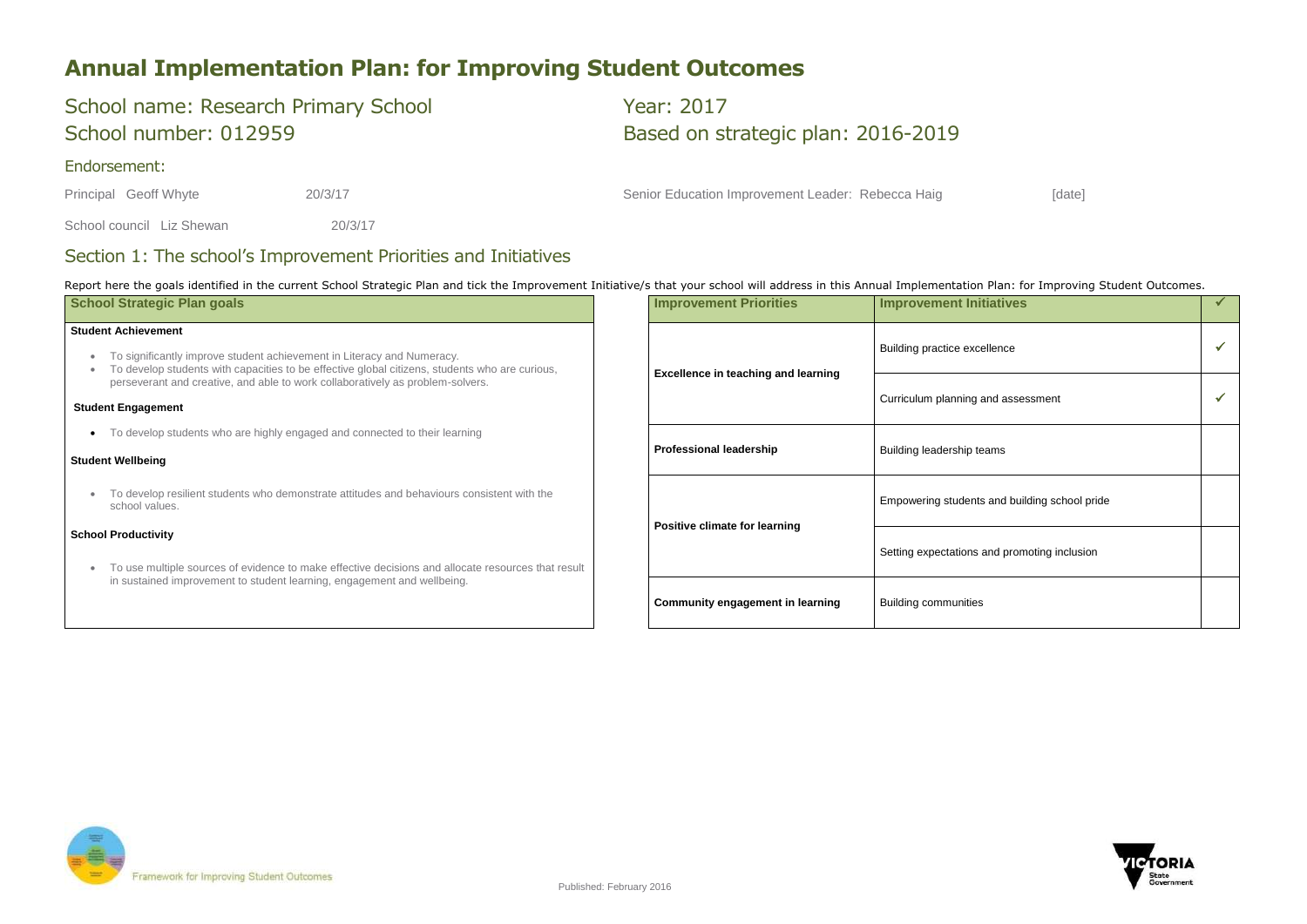ematics learning progressions, investigating teaching

y teaching and learning.

#### **Improvement Initiatives rationale:**

Explain why the school, in consultation with the Senior Education Improvement Leader (SEIL), has selected the above Improvement Initiative/s as a focus for this year. Please make reference to the evaluation of school data, the progress against School Strategic Plan (SSP) goals and targets, and the diagnosis of issues requiring particular attention.

The school has progressively built staff capacity to deliver its desired approaches to teaching and learning. The general student learning patterns observable in the DET student learning performance indicators show that strategic plan targets were achieved, the school's mean scores were above those for the state, and in or above the range predicted from student intake characteristics. However the DET October 2016 School Performance Against Threshold Standards Report showed that Learning Gain in Numeracy Naplan Yr 3-5 did not meet the threshold performance standard.

Therefore the leadership team has developed a clear picture of where more work can be undertaken in all elements of differentiated approaches to teaching and learning in Numeracy. The 2016 school self evaluation identified some actions for future improvements.

Following the evaluation of school data, the progress against School Strategic Plan (SSP) goals and targets, and the diagnosis of issues requiring particular attention RPS intends to:

List the Key improvement strategies that enable the implementation of each Improvement Initiative. This could include existing strategies already being implemented as well as new ones identified through analysis of data, evaluation of impact of prior efforts, measurement of progress against targets and the diagnosis of issues requiring particular attention. KIS may be specific to one outcome area or applicable across several areas.

- Maintain improvement trends in levels of student learning, in particular in Numeracy and Wrting using VCOP
- Focus on learning gain in measurable AIP targets
- Continue to develop and embed whole school purposeful teaching models.
- Continue to build teacher capacity to implement the purposeful teaching models.
- Continue with teacher teams to provide the forum and focus for implementation of the instructional models and to support teacher professional growth.
- Continued building of leadership capacity through a distributed model close to where the action is, and building of individual leader's capacities to be leaders of learning and to implement the teaching models.
- Build student agency and ownership for their own learning.

These reasons point to the Building practice excellence and Curriculum planning and assessment initiatives as ongoing priorities.

#### **Key improvement strategies (KIS)**

| <b>Improvement initiative:</b>               | Key improvement strategies (KIS)                                                                                                                                                                                                                                                                                                                                                                                                                                                                        |
|----------------------------------------------|---------------------------------------------------------------------------------------------------------------------------------------------------------------------------------------------------------------------------------------------------------------------------------------------------------------------------------------------------------------------------------------------------------------------------------------------------------------------------------------------------------|
| <b>Building practice excellence</b>          | Ensure a whole-school focus on purposeful teaching designed to move each student to the next point on English and Mathe<br>best practice in Numeracy and embedding best practice in Writing using VCOP writing strategies<br>Build students capacities to be active agents for their own learning<br>• Consistently implement a whole school framework for student well being and management<br>Ensure sufficient resources are provided for effective implementation of planned strategies and actions |
| <b>Curriculum planning and</b><br>assessment | Engage PLTs to develop and implement a common understanding of what constitutes highly effective literacy and numeracy<br>Ensure students are prepared academically, emotionally and socially for transitions                                                                                                                                                                                                                                                                                           |



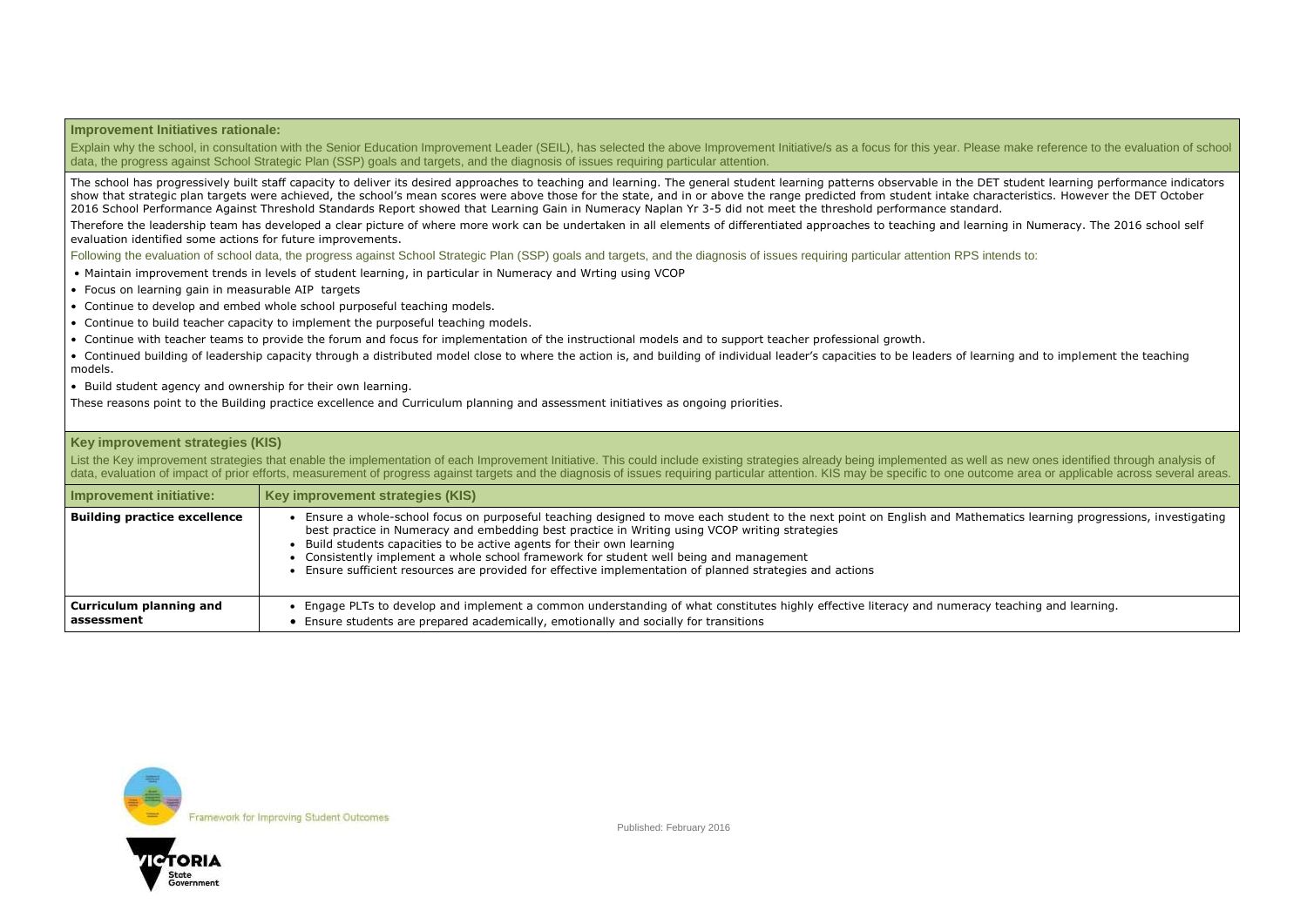ritical and Creative Thinking by 2019.



### Section 2a: Improvement Initiatives – Student Achievement

Each table below is designed to plan for and monitor each Improvement Initiative. Add or delete tables – one for each Improvement Initiative from Section 1 on the previous page. You can also add or delete rows so that ther alignment and line of sight between the key improvement strategies, actions, success criteria and monitoring. The goals come directly from your School Strategic Plan (SSP) - you will find it helpful to keep them in the sam Please not that, in the progress status section, ● ● respectively indicate: ● not commenced or severely behind schedule, ● slightly behind schedule but remediation strategies are in place to get back on schedule and  $\bullet$  on schedule and/or completed.

| <b>STRATEGIC PLAN GOALS</b>   | STUDENT ACHIEVEMENT                                                                                                                                                                                                                                                                                                                                                                                                                                                                                                                                                                                                                                                                                                                                                                                                                                           |
|-------------------------------|---------------------------------------------------------------------------------------------------------------------------------------------------------------------------------------------------------------------------------------------------------------------------------------------------------------------------------------------------------------------------------------------------------------------------------------------------------------------------------------------------------------------------------------------------------------------------------------------------------------------------------------------------------------------------------------------------------------------------------------------------------------------------------------------------------------------------------------------------------------|
|                               | To significantly improve student achievement in Literacy and Numeracy.                                                                                                                                                                                                                                                                                                                                                                                                                                                                                                                                                                                                                                                                                                                                                                                        |
|                               | To develop students with capacities to be effective global citizens, students who are curious, perseverant and creative, able to work collaboratively as problem-solvers.                                                                                                                                                                                                                                                                                                                                                                                                                                                                                                                                                                                                                                                                                     |
| <b>IMPROVEMENT INITIATIVE</b> | <b>Building practice excellence</b>                                                                                                                                                                                                                                                                                                                                                                                                                                                                                                                                                                                                                                                                                                                                                                                                                           |
| <b>STRATEGIC PLAN TARGETS</b> | All deemed capable students to make at least one Victorian Curriculum level progress every year as measured by teacher judgement.<br>The Year 3 to Year 5 NAPLAN literacy and numeracy matched cohort growth will match or exceed the mean for government schools.<br>The NAPLAN Year 3 to 5 Relative Gain measures to show:<br>A maximum of 20% of students making low relative gain.<br>A minimum of 25% of students making high relative gain.<br>To incorporate the Education State target to increase the percentage of Year 5 students performing in NAPLAN Bands 7 and 8 by 25% by 2020<br>Reading from 43% in 2015 to 53% in 2020<br>Numeracy from 31% in 2014 to 39% in 2020<br>To incorporate the Education State targets as performance measures are made available, e.g. - More students reaching highest levels of achievement in Critical and C |
| <b>12 MONTH TARGETS</b>       | The NAPLAN Year 3 to 5 Relative Gain measures to show:<br>A maximum of 20% of students making low relative gain.<br>$\bullet$<br>A minimum of 25% of students making high relative gain.<br>To incorporate the Education State target to increase the percentage of Year 5 students performing in NAPLAN Bands 7 and 8 by 25% by 2020<br>Reading from 43% in 2015 to 48% in 2017<br>Numeracy from 31% in 2014 to 35% in 2017<br>To analyse Teacher Judgement against Vic Curriculum F-10 for writing<br>80% of students to make at least 1.0 Vic Curr level progress in 12 months                                                                                                                                                                                                                                                                             |

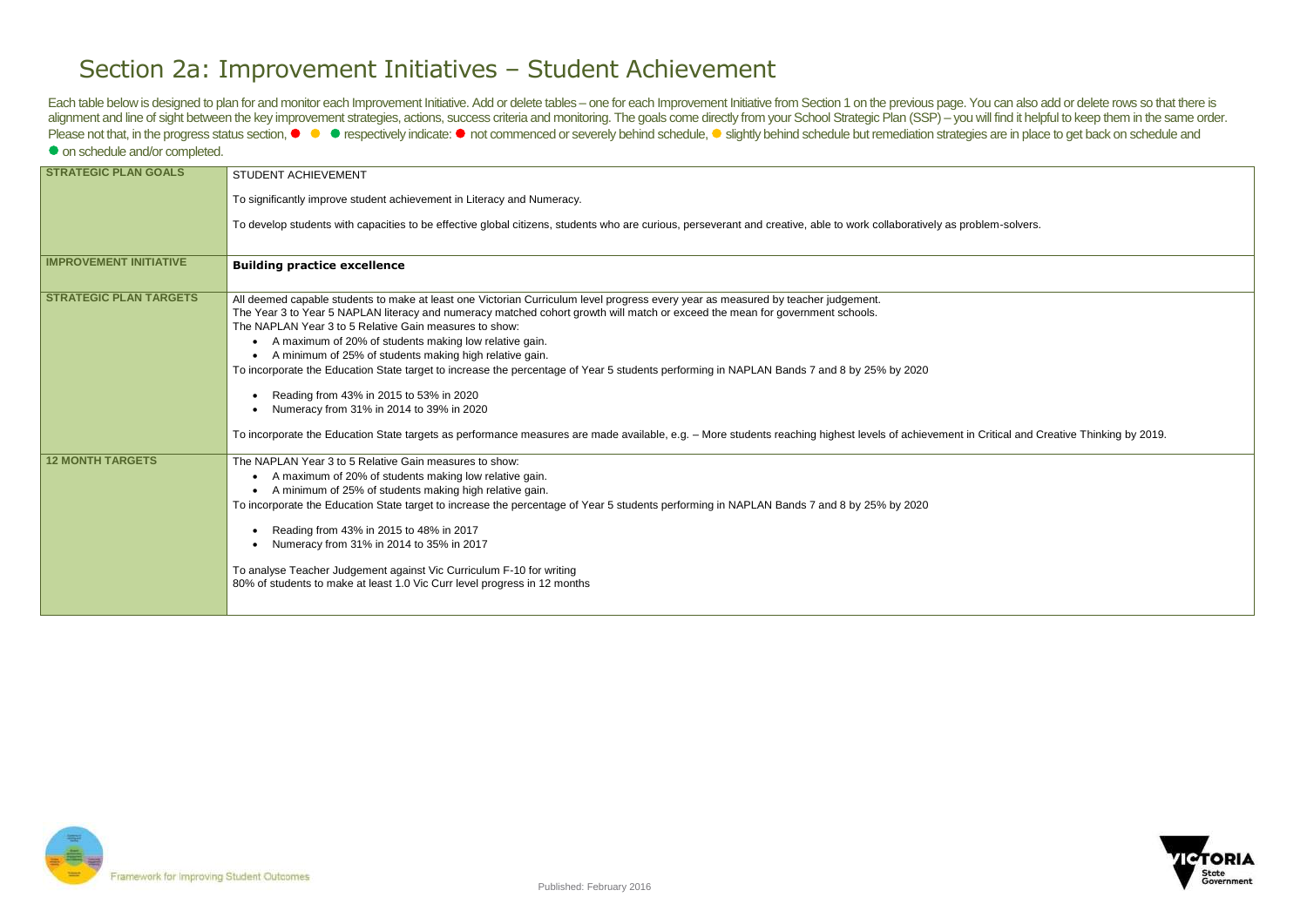| <b>MONITORING</b>        |                                            |                 |            |  |  |
|--------------------------|--------------------------------------------|-----------------|------------|--|--|
| rogress                  | <b>Budget</b><br><b>Evidence of impact</b> |                 |            |  |  |
| <b>Status</b>            |                                            | <b>Estimate</b> | <b>YTD</b> |  |  |
| $\overline{\phantom{a}}$ |                                            |                 |            |  |  |
|                          |                                            |                 |            |  |  |
|                          |                                            |                 |            |  |  |
|                          |                                            |                 |            |  |  |
|                          |                                            |                 |            |  |  |
|                          |                                            |                 |            |  |  |
|                          |                                            |                 |            |  |  |
|                          |                                            |                 |            |  |  |
|                          |                                            |                 |            |  |  |
|                          |                                            |                 |            |  |  |
|                          |                                            |                 |            |  |  |
|                          |                                            |                 |            |  |  |
| $\bullet$                |                                            |                 |            |  |  |
|                          |                                            |                 |            |  |  |
|                          |                                            |                 |            |  |  |
|                          |                                            |                 |            |  |  |
|                          |                                            |                 |            |  |  |
|                          |                                            |                 |            |  |  |
|                          |                                            |                 |            |  |  |
|                          |                                            |                 |            |  |  |
|                          |                                            |                 |            |  |  |
|                          |                                            |                 |            |  |  |
|                          |                                            |                 |            |  |  |
|                          |                                            |                 |            |  |  |
|                          |                                            |                 |            |  |  |
|                          |                                            |                 |            |  |  |
|                          |                                            |                 |            |  |  |
|                          |                                            |                 |            |  |  |
|                          |                                            |                 |            |  |  |
|                          |                                            |                 |            |  |  |
|                          |                                            |                 |            |  |  |



| <b>KEY</b>                                                                                                                                                   |                                                                                                                                                                                                                                                                                                                                                                                                                                                                                                                                                                                                                                                                                                                                                                                            |                                                                          | <b>WHEN</b>                               | <b>SUCCESS CRITERIA</b>                                                                                                                                                                                                        |                                  |  |
|--------------------------------------------------------------------------------------------------------------------------------------------------------------|--------------------------------------------------------------------------------------------------------------------------------------------------------------------------------------------------------------------------------------------------------------------------------------------------------------------------------------------------------------------------------------------------------------------------------------------------------------------------------------------------------------------------------------------------------------------------------------------------------------------------------------------------------------------------------------------------------------------------------------------------------------------------------------------|--------------------------------------------------------------------------|-------------------------------------------|--------------------------------------------------------------------------------------------------------------------------------------------------------------------------------------------------------------------------------|----------------------------------|--|
| <b>IMPROVEMENT</b><br><b>STRATEGIES</b>                                                                                                                      | <b>ACTIONS</b>                                                                                                                                                                                                                                                                                                                                                                                                                                                                                                                                                                                                                                                                                                                                                                             | <b>WHO</b>                                                               |                                           |                                                                                                                                                                                                                                | <b>Progress</b><br><b>Status</b> |  |
| Ensure a whole-<br>school focus on<br>purposeful teaching<br>designed to move<br>each student to the<br>next point on English<br>and Mathematics<br>learning | Curriculum<br>Review planning and teaching against the<br>$\bullet$<br>Victorian Curriculum using Scope and<br>Sequence and Curriculum Mapping<br><b>Templates</b><br>Review cohort results using<br>Supplementary School Level Report data                                                                                                                                                                                                                                                                                                                                                                                                                                                                                                                                                | All Staff<br>All Staff                                                   | First Two<br>days of<br>school<br>Ongoing | 6 months:<br>New Victorian Curriculum introduced on initial curriculum<br>day - FUSE shared as a resource<br>Staff planning days provided 4 times a year.                                                                      | .                                |  |
| progressions,<br>investigating best<br>practice in Numeracy<br>and embedding best<br>practice in Writing                                                     | 2016, investigate trends.<br>PD (internal, external, Network) to<br>$\bullet$<br>improve teacher capacity in the areas of<br>Literacy and Numeracy<br>Introduce and upskill staff on utilising Top                                                                                                                                                                                                                                                                                                                                                                                                                                                                                                                                                                                         | Leading<br>Teacher                                                       | Ongoing                                   | 2016 Dec Student achievement data/Handover<br>analysed at cohort level through PLT meetings<br>Re-visit Non-Negotiables to ensure they align with<br>Vic Curric and modify where neccesary                                     |                                  |  |
| using VCOP writing<br>strategies                                                                                                                             | Ten Numeracy - Vic Curriculum<br>Numeracy Program                                                                                                                                                                                                                                                                                                                                                                                                                                                                                                                                                                                                                                                                                                                                          | Leading<br>Teacher                                                       | Ongoing                                   | Learning Team established and timetabled to meet<br>regularly to discuss/evaluate student progress:                                                                                                                            |                                  |  |
| $\bullet$<br>$\bullet$<br>$\bullet$<br>$\bullet$<br>$\bullet$                                                                                                | Timetable caters for Common<br>Planning time for all teams<br>Allocation of school time to support<br>whole school implementation,<br>including the school learning team -<br>Term by Term Meeting &<br>Assessment Schedules<br>Meeting Schedule caters for<br>Learning Team, Professional<br>Learning Teams, Leadership, Staff<br>Forums and Consultative teams to<br>meet regularly each term<br>New Victorian Curriculum based<br>scope and sequence utilised and<br>shared. Staff planning days provided<br>4 times a year.<br>• CARE students (children at risk<br>educationally) identified<br>In-class support program timetable<br>in place for CARE students<br>Learning Logs established each<br>semester for students identified at<br>risk<br>Classroom practice will ensure a | Leading                                                                  | Ongoing                                   | Prin, LT, PLT Leaders, Num Co-Ord, Lit Co-Ord<br>Support program established<br>Analyse Moderation tables for 6 month growth                                                                                                   |                                  |  |
|                                                                                                                                                              |                                                                                                                                                                                                                                                                                                                                                                                                                                                                                                                                                                                                                                                                                                                                                                                            | Teacher<br>Leading<br>Teacher                                            | Once a<br>term                            | 12 months:<br>New Victorian Curriculum based scope and sequence<br>utilised and shared. Staff planning days provided 4 times a<br>year.<br>Student achievement data is an agenda item at<br>meetings                           | $\bullet$ $\bullet$ $\bullet$    |  |
|                                                                                                                                                              |                                                                                                                                                                                                                                                                                                                                                                                                                                                                                                                                                                                                                                                                                                                                                                                            | PLT<br>Leaders<br>Curricuum  <br>Co-ord,<br>PLT<br>Leaders               | Beg of the<br>year<br>Ongoing             | Classroom teachers ensure Learning Intentions for<br>each lesson are clear and articulated to students as<br>evidenced in their Planning documents.<br>Learning Team meets fortnightly to discuss/evaluate<br>student progress |                                  |  |
|                                                                                                                                                              | differentiated curriculum such as<br>Numeracy Zones<br>Explicit teaching using Non-<br>$\bullet$<br>Negotiables - whole school learning<br>and teaching programs eg: Top Ten<br>Numeracy<br>All classrooms will include Open-<br>ended enquiry based learning<br>challenges for all students in<br>Integrated Units.<br>Timetable ensures all grade from P-2<br>$\bullet$<br>have explicit instruction time in                                                                                                                                                                                                                                                                                                                                                                             | Leading<br>Teacher<br>Leading<br>Teacher<br>All<br>classroom<br>teachers | Ongoing                                   |                                                                                                                                                                                                                                |                                  |  |

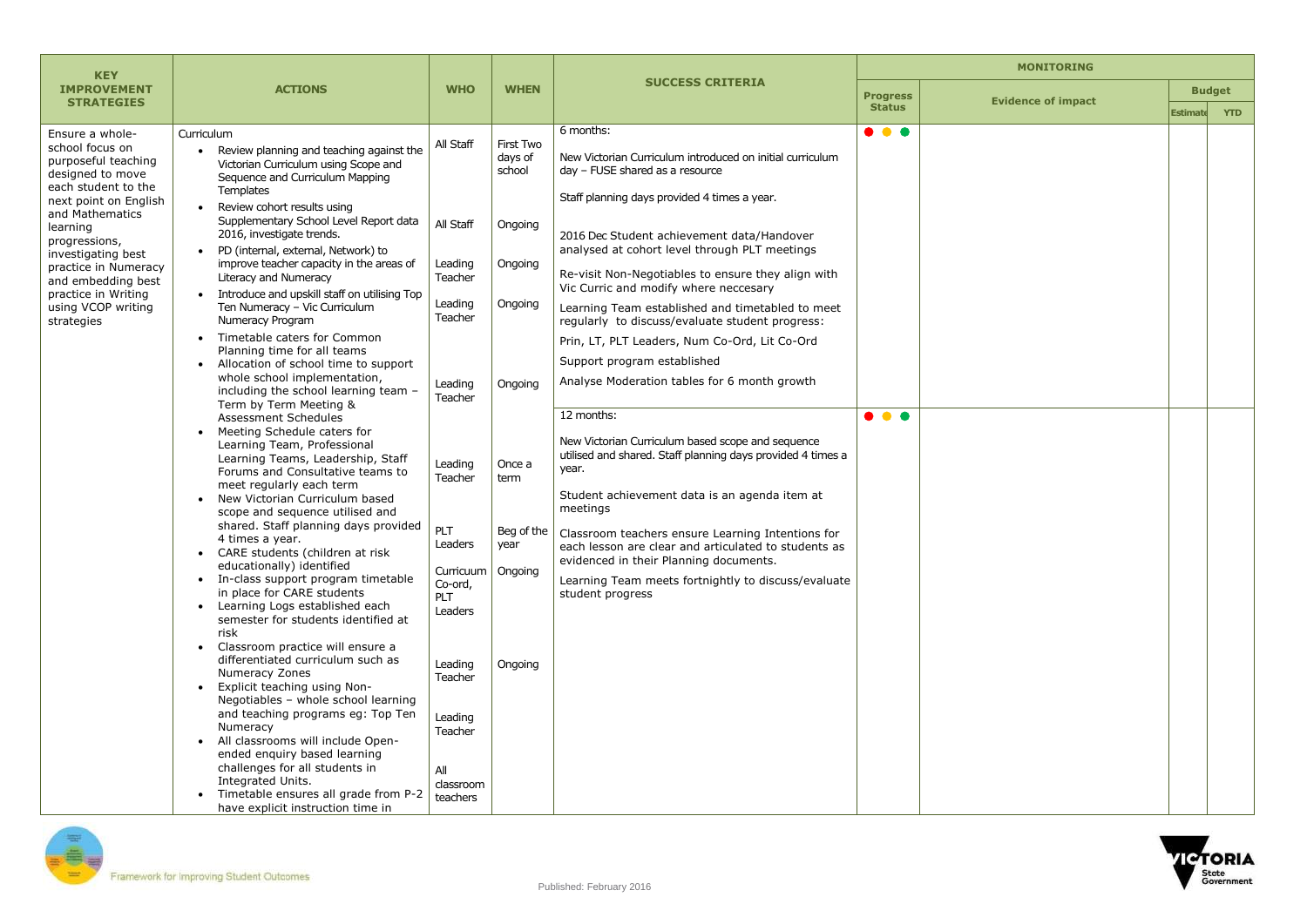



| classrooms from 9-11.00 am<br>On-going professional learning for<br>teachers on Top Ten Numeracy<br>Program<br>On going Professional Learning in<br>VCOP, Reading Eggs, Mathletics                                                                                          |                                                    |                                                        |                                                                                                                                                                                                                                                                                                               |  |
|-----------------------------------------------------------------------------------------------------------------------------------------------------------------------------------------------------------------------------------------------------------------------------|----------------------------------------------------|--------------------------------------------------------|---------------------------------------------------------------------------------------------------------------------------------------------------------------------------------------------------------------------------------------------------------------------------------------------------------------|--|
| Assessment<br>Continue to enhance the use of data<br>$\bullet$<br>ensure accurate judgement against the<br>Victorian Curriculum progressions<br>Introduce the use of COMPASS reporter<br>as the tool used to report to parents                                              | Learning<br>Team<br>Leading<br>Teacher             | Fortnightl<br>У<br>Initial beg<br>of year,             | 6 months:<br>Staff will utilise COMPASS as a reporting tool.<br>Staff will use Top Ten Numeracy Assessment tool to<br>identify learning needs and establish Numeracy<br>Zones.<br>Analyse Moderation tables for 6 month growth                                                                                |  |
| June/Dec.<br>Professional Development for Data<br>Manager and Leading teacher in the use<br>of COPMASS<br>Professional Development for all<br>classroom and specialist teachers in the<br>use of COMPASS                                                                    | All staff<br>Leading<br>Teacher                    | then<br>Ongoing<br><b>PLT</b><br>Meetings              | Moderation Tables are completed for all<br>Classes/Grade levels in Literacy and Numeracy to<br>ensure consistency of assessment of tasks<br>throughout the school<br>Semester 1 reports: Teacher judgement VicCurric<br>10% A, 30% B P-6, across all subjects<br>Student Learning Journals to include student |  |
| Build the capacity of teachers to<br>utilise data to maximise individual<br>student potential eg: use of ZPD<br>Excel spreadsheets<br>Allocation of support in Lit and Num<br>$\bullet$                                                                                     | Learning<br>Team<br>All<br>Classroom<br>teachers   | Fortnightl<br>y<br>According<br>to the ass<br>schedule | reflections and sent home at the end of Semester 1.<br>Students' progress recorded centrally twice per<br>term and discussed at PLT, Learning Team and Staff<br>Forums<br>Increased use of assessment data - ZPD's                                                                                            |  |
| based on analysis of data against<br>growth using moderation tables<br>Moderation tables used to collect<br>assessment data at each grade level to<br>ensure triangulation of data is consistent<br>for teacher judgement levels eg: VCOP<br>cold-write                     | Leading<br>Teacher                                 | From Beg<br>Year                                       | 12 months: Analyse Moderation tables for 12 month<br>growth<br>Moderation Tables are completed for all<br>Classes/Grade levels in Literacy and Numeracy to<br>ensure consistency of assessment of tasks<br>throughout the school                                                                              |  |
| Data-informed Literacy and<br>Numeracy Assessment Schedules in<br>place<br>PL Teams literacy & numeracy<br>$\bullet$<br>planning sessions linked to student<br>performance data                                                                                             | All<br>Classroom<br>teachers<br>Leading<br>Teacher | Ongoing<br>From Beg<br>Year to<br>match ass            | Semester 2 Reports: Teacher judgement VicCurric<br>10% A, 30% B P-6, across all subjects<br>Student Learning Journals to include student<br>reflections and sent home at the end of Semester 2.<br>Students' progress recorded centrally twice per<br>term and discussed at PLT, Learning Team and Staff      |  |
| Moderation sessions timetabled<br>regularly for staff within and across<br>Vic'n Curriculum levels<br>Use of a range of assessment tools, e.g.<br>On-Demand testing, locally created ZPD<br>spreadsheets for pre/post testing and the<br>introduction of COMPASS across the | Leading<br>Teacher<br>and all<br>staff<br>Leading  | schedule<br>As above<br>From Beg                       | Forums<br>Increased use of assessment data - ZPD's                                                                                                                                                                                                                                                            |  |
| school                                                                                                                                                                                                                                                                      | Teacher<br>All Staff                               | Year<br>Ongoing                                        |                                                                                                                                                                                                                                                                                                               |  |

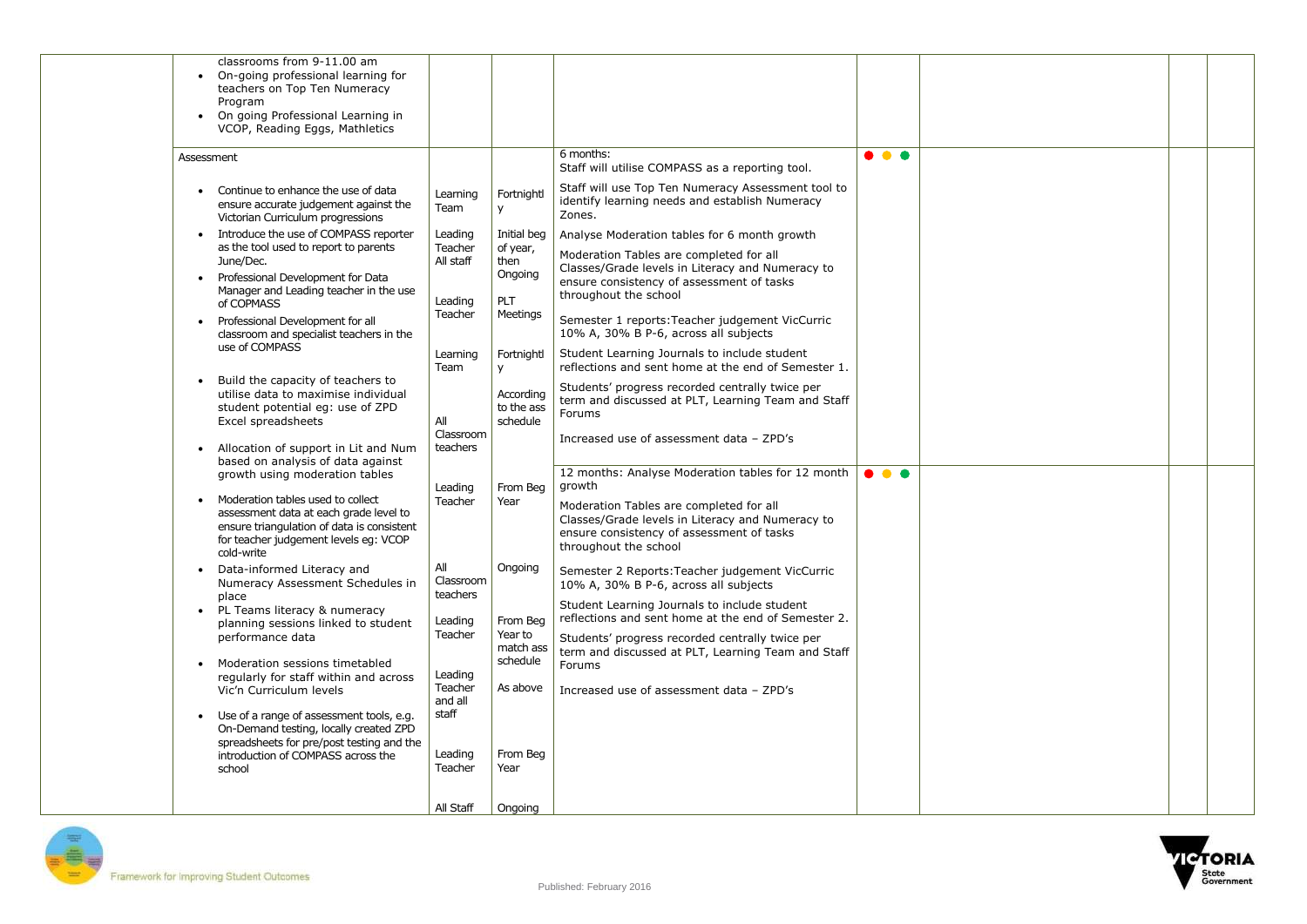



|                                                                                 | New writing program (VCOP)<br>continue to be implemented and<br>extended to the whole school by re-<br>visiting and aligning Literacy Non-<br>Negotiables<br>Up-skill new staff by sending them<br>$\bullet$<br>to PD<br>VCOP PD Day 1 early term $1 - re$<br>$\bullet$<br>visit<br>VCOP Assessment timetabled<br>throughout the year - cold writes<br>initial and final and Big Writes<br>throughout the year consistent at<br>cohort level.<br>Establish consistent protocols for the | All Staff<br>English<br>$Co-$<br>ordinator<br>English<br>$Co-$<br>ordinato<br>r | Ongoing<br>Re-visit at<br>beg of<br>year then<br>ongoing<br>Day 1<br>$1st$ term<br>Day 2<br>3rd Term | 6 months:<br>Whole school VCOP writing program created for<br>2017<br>VCOP writing program well-resourced and<br>$\bullet$<br>distributed<br>$\bullet$<br>All staff following/implementing VCOP Writing<br>program as evident in area planning documents.<br>All planning documentation consistent across the<br>$\bullet$<br>school.<br>Staff feedback and discussions at PLT meetings.<br>Feb Cold Write administered school-wide<br>Improved student writing data across the school<br>6 month growth<br>12 months:<br>• VCOP writing program resourced for Sem 2<br>All staff following/implementing VCOP Writing |   |  |
|---------------------------------------------------------------------------------|-----------------------------------------------------------------------------------------------------------------------------------------------------------------------------------------------------------------------------------------------------------------------------------------------------------------------------------------------------------------------------------------------------------------------------------------------------------------------------------------|---------------------------------------------------------------------------------|------------------------------------------------------------------------------------------------------|-----------------------------------------------------------------------------------------------------------------------------------------------------------------------------------------------------------------------------------------------------------------------------------------------------------------------------------------------------------------------------------------------------------------------------------------------------------------------------------------------------------------------------------------------------------------------------------------------------------------------|---|--|
|                                                                                 | $\bullet$<br>implementation of the VCOP writing<br>program across the school.<br>Mentoring<br>Classroom visits<br>$\bullet$<br>Learning Team<br>Team planning<br>$\bullet$<br>Support resources<br>$\bullet$                                                                                                                                                                                                                                                                            |                                                                                 |                                                                                                      | program as evident in area planning documents.<br>Continue planning documentation consistent<br>across the school.<br>Staff feedback and discussions at PLT meetings.<br>November Cold Write administered school-wide<br>Big Writes administered at cohort level<br>Improved student writing data across the school 12 month<br>growth                                                                                                                                                                                                                                                                                |   |  |
| • Build students<br>capacities to be<br>active agents for<br>their own learning | Investigation of approaches to enhancing<br>students' role in goal setting and providing<br>feedback on learning progress by analysing<br>data from Attitudes to Schools Survey -<br><b>School Connectedness</b><br>-PD for all staff on goal setting/feedback                                                                                                                                                                                                                          | Principal<br>Leading<br>Teacher<br>and<br>Learning<br>Team                      | Early<br>Term 1                                                                                      | 6 months:<br>Administer POLT Student Perception Surveys to P-4<br>students in May<br>Administer Attitudes to School Survey 5-6 students<br>May 2017                                                                                                                                                                                                                                                                                                                                                                                                                                                                   | . |  |
|                                                                                 | Appoint Student Leadership team: including<br>School Captains, Vice Captains, House<br>Captains, and Junior School Council Reps<br>from each Grade in the school                                                                                                                                                                                                                                                                                                                        | Classroo<br>m<br>Teachers<br>Students<br>Principal<br>Leading                   | Early<br>Term 1<br>Early<br>Term 1                                                                   | Student Learning Journals to include student<br>reflections and teacher and parent comments<br>Student led "Launch Into Learning" Evening<br>Student leadership roles allocated: School Captains,<br>Vice Captains, House Captains etc<br>Junior School Councillors elected school-wide sem 1                                                                                                                                                                                                                                                                                                                         |   |  |
|                                                                                 | Investigate Critical and Creative thinking<br>Scope and Sequence from Vic/n Curriculum<br>Regularly agenda discussions on areas of<br>goal setting and feedback on Planning Days<br>and at Staff forums<br>Include personal learning goals in 3 way<br>conference discussions, based on individual                                                                                                                                                                                      | Teacher,<br>Gr $5/6$<br><b>Teachers</b><br>All staff<br>Leading<br>Teacher      | First 2<br>days of<br>school<br>Early in<br>Term 1                                                   | <b>Parent Teacher Interviews</b><br>Three-way Conferences to include Student goals<br>Class newsletters twice a term to assist parents in<br>helping students to set, monitor and assess<br>progress within their individual personal learning<br>goals.                                                                                                                                                                                                                                                                                                                                                              |   |  |
|                                                                                 | reports and goals identified by students,<br>using self-reflection tool                                                                                                                                                                                                                                                                                                                                                                                                                 | All Staff<br>All                                                                | As                                                                                                   | Students take on responsibilities within the school to help<br>make a difference to their school - monitored throughout<br>the year to evaluate success via class and JSC meetings.                                                                                                                                                                                                                                                                                                                                                                                                                                   |   |  |

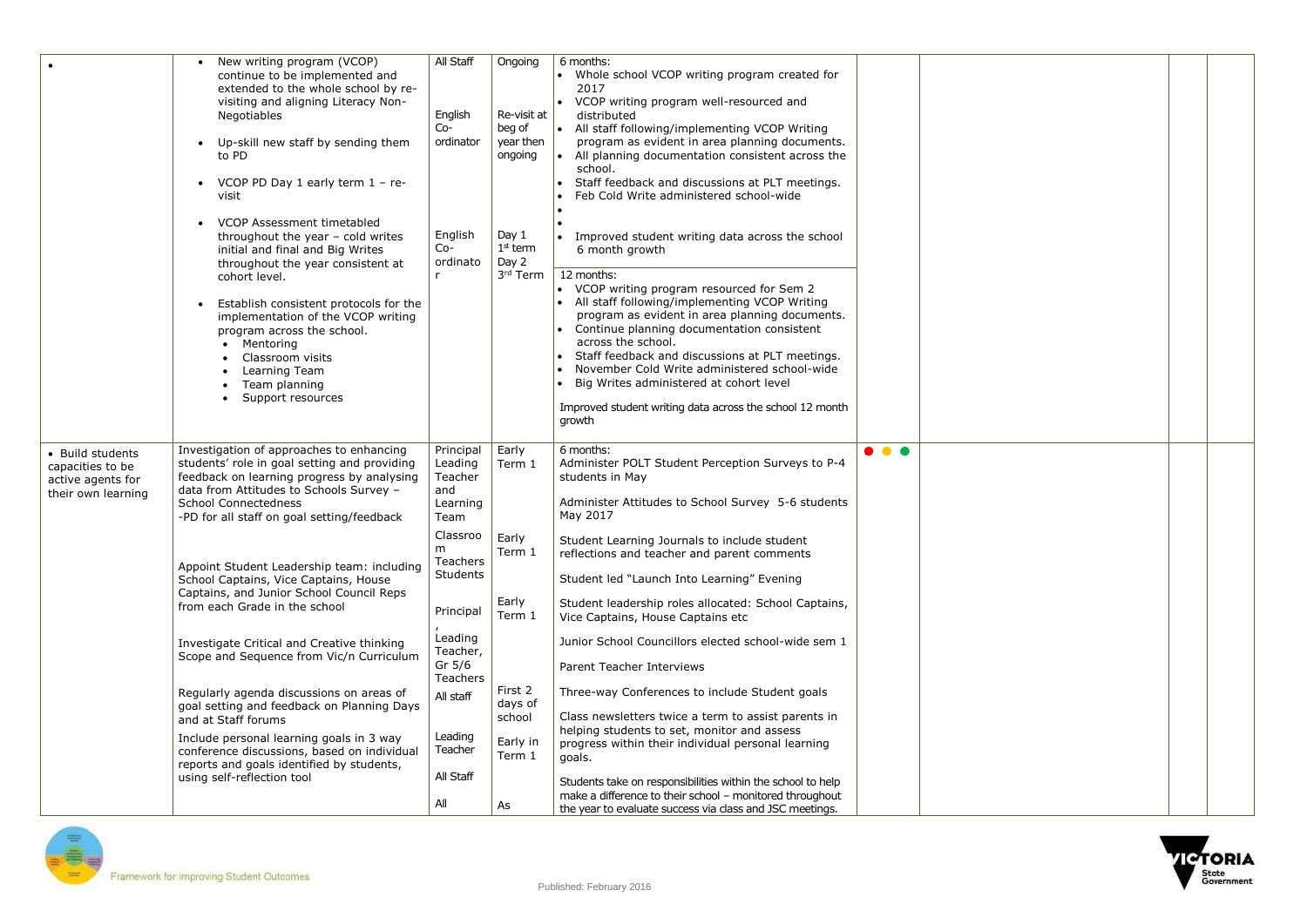

|                                                                                                     | Continue student weekly Values Awards<br>based on RPS Values<br>Attend National Young Leaders Conference<br>with all Grade 6 students<br>Continue start-up program for first 2 weeks<br>Launch Into Learning Evening - present to<br>parents<br>Continue GOOD LEARNER DAY - what a<br>good learner looks like at RPS                                                                                                                                                                                                                                                                                                                                                 | staff/stud<br>ents<br>All Staff<br>Prin &<br>Gr <sub>6</sub><br>teachers<br>All<br>classroom<br>teachers<br>All staff | necessar<br>у<br>mid year<br>3 ways<br>weekly<br>March<br>27 <sup>th</sup><br>2017<br>First 2<br>weeks of<br>2017<br>24 <sup>th</sup> Feb<br>2017 | 12 months:<br>Administer POLT Student Perception Surveys to P-4<br>students again in November<br>Student Learning Journals to include student<br>reflections and teacher and parent comments<br>Individual student goal-setting<br>Student led 3 way conferences<br>Junior School Councillors elected school-wide sem 2<br>Class newsletters twice a term to assist parents in<br>helping students to set, monitor and assess<br>progress within their individual personal learning<br>goals.<br>Students take on responsibilities within the school to help<br>make a difference to their school - monitored throughout<br>the year to evaluate success via class and JSC meetings. | $\bullet$                                          |
|-----------------------------------------------------------------------------------------------------|----------------------------------------------------------------------------------------------------------------------------------------------------------------------------------------------------------------------------------------------------------------------------------------------------------------------------------------------------------------------------------------------------------------------------------------------------------------------------------------------------------------------------------------------------------------------------------------------------------------------------------------------------------------------|-----------------------------------------------------------------------------------------------------------------------|---------------------------------------------------------------------------------------------------------------------------------------------------|--------------------------------------------------------------------------------------------------------------------------------------------------------------------------------------------------------------------------------------------------------------------------------------------------------------------------------------------------------------------------------------------------------------------------------------------------------------------------------------------------------------------------------------------------------------------------------------------------------------------------------------------------------------------------------------|----------------------------------------------------|
| • Consistently<br>implement a whole<br>school framework for<br>student well being<br>and management | Continue with Positive psychology and<br><b>Growth Mindset</b><br>Continue implementation of Mindfulness<br>strategies and introduce movement<br>activities where appropriate<br>Introduce the Resilience Project<br>Ensure whole school consistency in<br>implementing student engagement and<br>behaviour management strategies.<br>• Include Pastoral Care for kids as<br>a topic each Staff Forum<br>Include wellbeing as a topic on<br>staff forum for staff to share<br>success strategies<br>PD Staff on the use of COMPASS<br>Use COMPASS to communicate with parents<br>Maintain Buddy Program<br>Timetable Buddy<br>$\bullet$<br>Visits/picnics/activities | All Staff<br>All Staff<br>All Staff<br>Leading<br>Teacher<br>All Staff<br>Gr<br>P/1/5/6<br>teachers                   | From<br>Term 1<br>Term 3<br>From<br>Term 1<br>From<br>Term 1<br>Fom<br>Term 1                                                                     | 6 months:<br>Maintain current attendance averages<br>Maintain the high engagement levels as evidenced<br>in the POLT student Perception Surveys<br>Positive feedback from parents and student<br>Mindfulness and movement activities<br>implemented in classrooms<br>Positive classroom and yard behaviour<br>12 months:<br>Resilience Project introduced<br>$\bullet$<br>Maintain current attendance averages<br>Maintain the high engagement levels as<br>evidenced in the POLT student Perception<br>Surveys<br>Positive feedback from parents and<br>student<br>Positive classroom and yard<br>behaviour<br>Mindfulness and movement activities<br>implemented in classrooms     | $\bullet\bullet\bullet$<br>$\bullet\bullet\bullet$ |

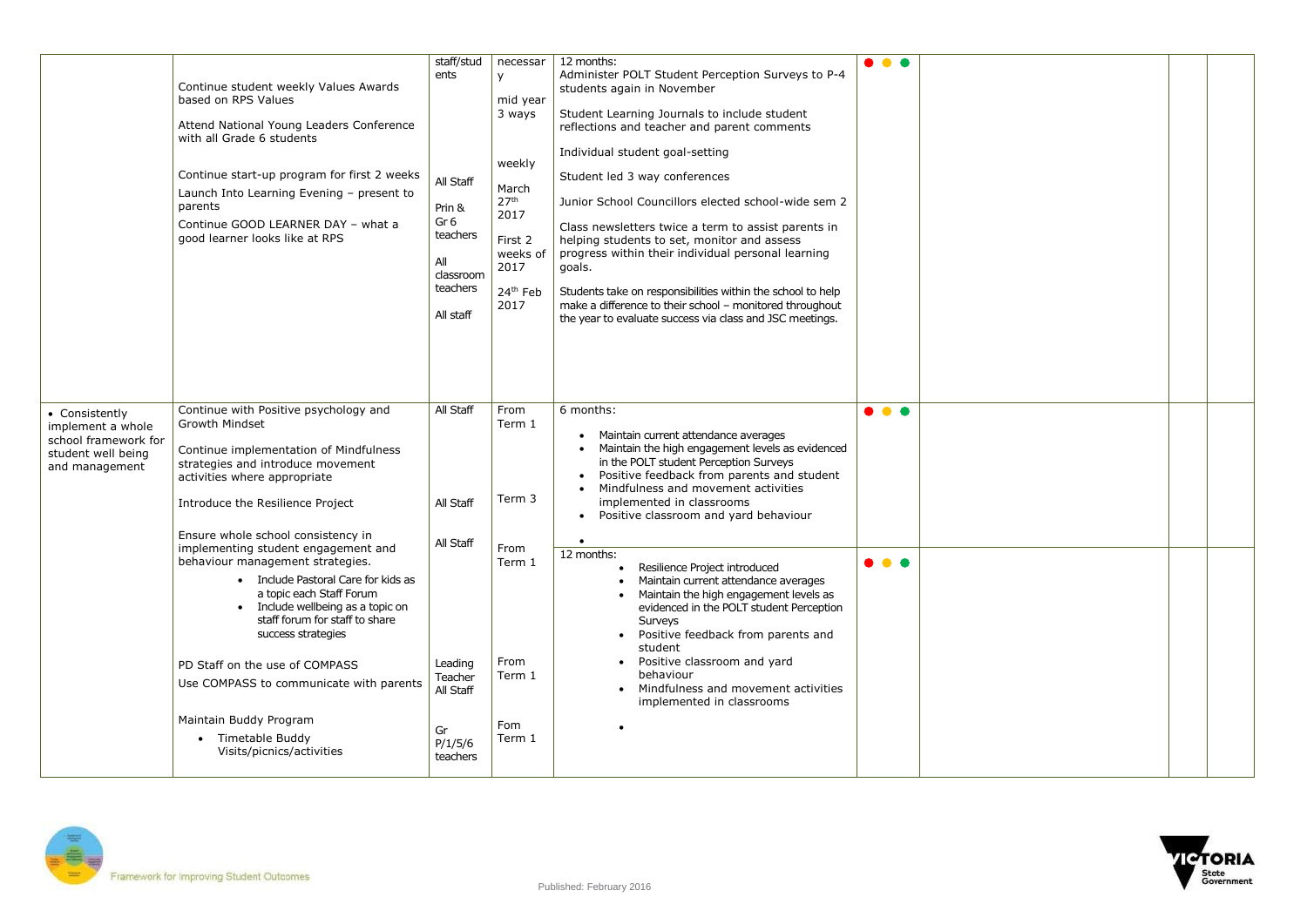| • Ensure sufficient                                    | Effectively implement the following:                                                                      |                    |                            | 6 months:                                                                                                          | $\bullet$ |
|--------------------------------------------------------|-----------------------------------------------------------------------------------------------------------|--------------------|----------------------------|--------------------------------------------------------------------------------------------------------------------|-----------|
| resources are<br>provided for effective                | • Common Planning Time                                                                                    | Leading<br>teacher | Ongoing                    | Annual Budgeting process using the SRP planner                                                                     |           |
| implementation of<br>planned strategies<br>and actions | Full Day planning day each term for<br>$\bullet$<br>teams                                                 | Leading<br>teacher | Each<br>term               | Termly planning of all Professional learning                                                                       |           |
|                                                        | <b>Specialist Planning Days</b><br>$\bullet$                                                              | Leading            | Each                       | Fortnightly PLT meetings for all teams                                                                             |           |
|                                                        |                                                                                                           | teacher            | Term                       | Roles and Responsibilities of all staff to be clearly outlined<br>at commencement of school year in staff handbook |           |
|                                                        | Peer Support<br>$\bullet$                                                                                 | All Staff          | Ongoing                    | PDP format, expectations and timeline clearly                                                                      |           |
|                                                        | Mentor support for Graduate teacher<br>$\bullet$                                                          | Andrea             | Ongoing                    | communicated to all staff                                                                                          |           |
|                                                        |                                                                                                           | Leading            |                            | PDP plans submitted to Principal by all staff                                                                      |           |
|                                                        | Maintain up to date meeting schedule<br>$\bullet$                                                         | teacher            | Ongoing                    | PDP Plans to be analysed to help determine whole school<br>Professional Learning needs                             |           |
|                                                        | Allow time for extra duties<br>$\bullet$                                                                  | Leding<br>Teacher  | Ongoing                    | Evidence of data-based decision-making                                                                             |           |
|                                                        | Support staff employed for                                                                                | Principal          |                            | PDP Plans aligned with AIP and SSP<br>PDP Plans reviewed in line with AIP and SSP                                  |           |
|                                                        | Literacy/Numeracy assistance where<br>possible                                                            |                    | Ongoing                    | Staff PDP Documents and interviews reflect success of                                                              |           |
|                                                        | Maintain PLT's<br>$\bullet$                                                                               | PLT                |                            | classroom programs                                                                                                 |           |
|                                                        |                                                                                                           | Leaders            | Fortnight                  | 12 months:                                                                                                         |           |
|                                                        |                                                                                                           |                    | ly.                        | PDP format, expectations and timeline clearly<br>communicated to all staff                                         |           |
|                                                        | Develop Distributive Leadership culture<br>$\bullet$                                                      | Principal          | From<br>Beg year           |                                                                                                                    |           |
|                                                        |                                                                                                           |                    | Ongoing                    | PDP plans submitted to Principal by all staff<br>PDP interviews with principal                                     |           |
|                                                        | 2 hour literacy blocks<br>$\bullet$                                                                       | Leading<br>teacher |                            | PDP Plans to be analysed to help determine whole school<br>Professional Learning needs                             |           |
|                                                        | Professional Learning to be developed<br>$\bullet$<br>and aligned to AIP and SSP                          | Leading<br>teacher | Ongoing                    | Evidence of data-based decision-making                                                                             |           |
|                                                        | Staff individual Performance and<br>$\bullet$<br>Development Plans to be aligned to AIP<br>and SSP online | All Staff          | Early                      | PDP Plans aligned with AIP and SSP<br>PDP Plans reviewed in line with AIP and SSP                                  |           |
|                                                        |                                                                                                           |                    | Term 1<br>Calendar<br>year | Staff PDP Documents and interviews reflect success<br>of classroom programs                                        |           |
|                                                        |                                                                                                           |                    |                            | End of year reflection PDP plans interview with                                                                    |           |
|                                                        |                                                                                                           |                    |                            | individual staff and leadership team                                                                               |           |
|                                                        |                                                                                                           |                    |                            |                                                                                                                    |           |





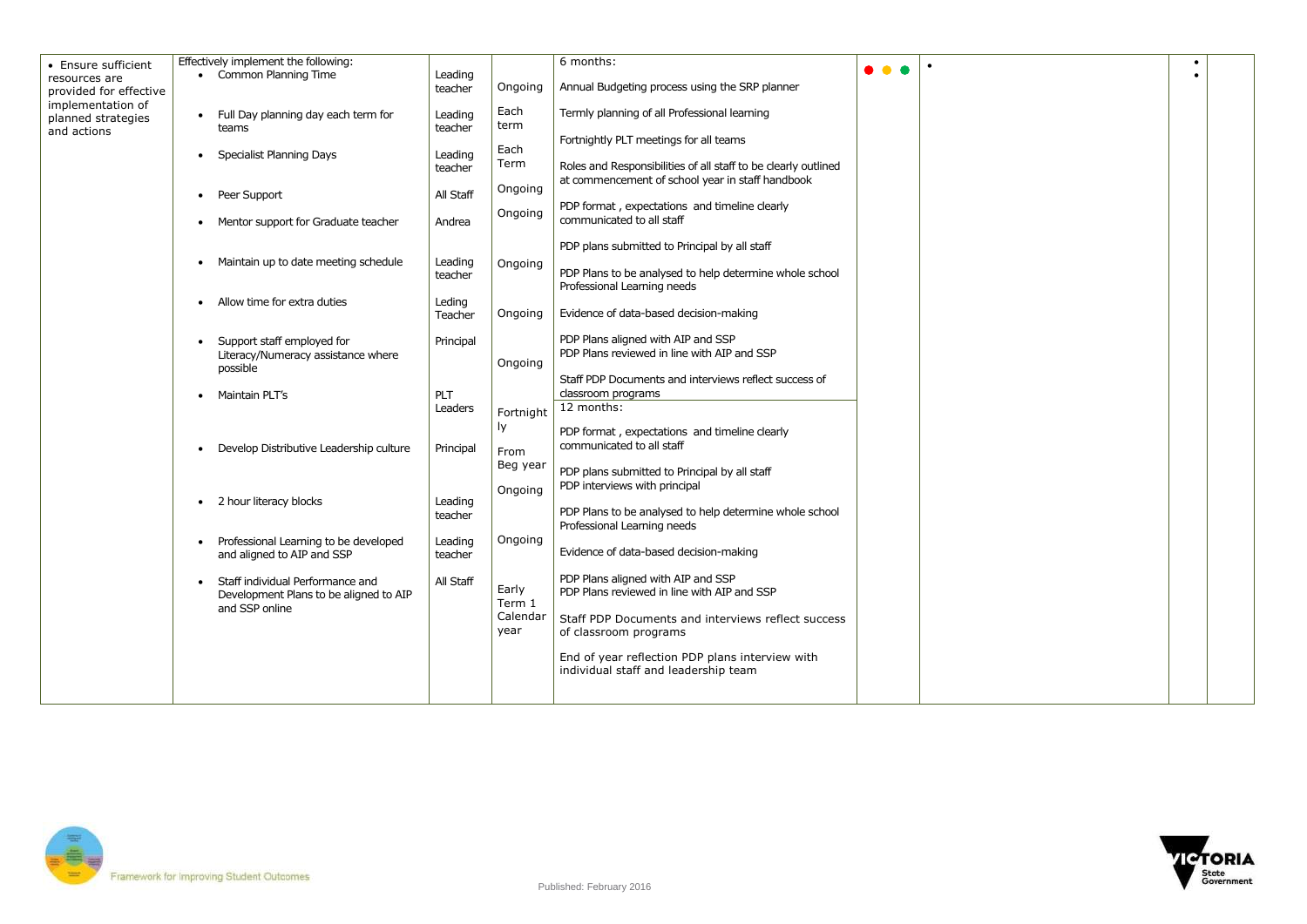gagement and wellbeing.



## Section 2b: Improvement Initiatives – Student Engagement, Wellbeing & School Productivity

| <b>STRATEGIC PLAN GOALS</b>   | <b>Student Engagement</b>                                                                                                                                                            |
|-------------------------------|--------------------------------------------------------------------------------------------------------------------------------------------------------------------------------------|
|                               | To develop students who are highly engaged and connected to their learning                                                                                                           |
|                               | <b>Student Wellbeing</b>                                                                                                                                                             |
|                               | To develop resilient students who demonstrate attitudes and behaviours consistent with the school values.                                                                            |
|                               | <b>School Productivity</b>                                                                                                                                                           |
|                               | To use multiple sources of evidence to make effective decisions and allocate resources that result in sustained improvement to student learning, engagement and                      |
| <b>IMPROVEMENT INITIATIVE</b> | <b>Curriculum Planning and Assessment</b>                                                                                                                                            |
| <b>STRATEGIC PLAN TARGETS</b> | To maintain Student Attitudes to School teaching and learning measure mean scores above four on the five-point scale and at least in the middle 50% of all school scores.            |
|                               | To maintain the Student Attitudes to School mean scores for connectedness to peers and classroom behaviour in at least the middle 50% of all school scores.                          |
|                               | To incorporate the Education State targets as performance measures are made available, e.g. -                                                                                        |
|                               | - A 20% increase in the proportion of students doing physical activity five times a week by 2025<br>- A 20% increase in the proportion of students reporting high resilience by 2025 |
|                               | Maintain high levels of staff opinion on collective efficacy as measured through the Staff Opinion Survey.                                                                           |
|                               |                                                                                                                                                                                      |
| <b>12 MONTH TARGETS</b>       | To maintain Student Attitudes to School teaching and learning measure mean scores above four on the five-point scale and at least in the middle 50% of all school scores.            |
|                               | To maintain the Student Attitudes to School mean scores for connectedness to peers and classroom behaviour in at least the middle 50% of all school scores.                          |
|                               |                                                                                                                                                                                      |
|                               | Measure students levels of achievement in Critical and Creative Thinking in 2017.                                                                                                    |
|                               | Maintain high levels of staff opinion on school climate as measured through the 2015 Staff Opinion Survey.                                                                           |
|                               |                                                                                                                                                                                      |

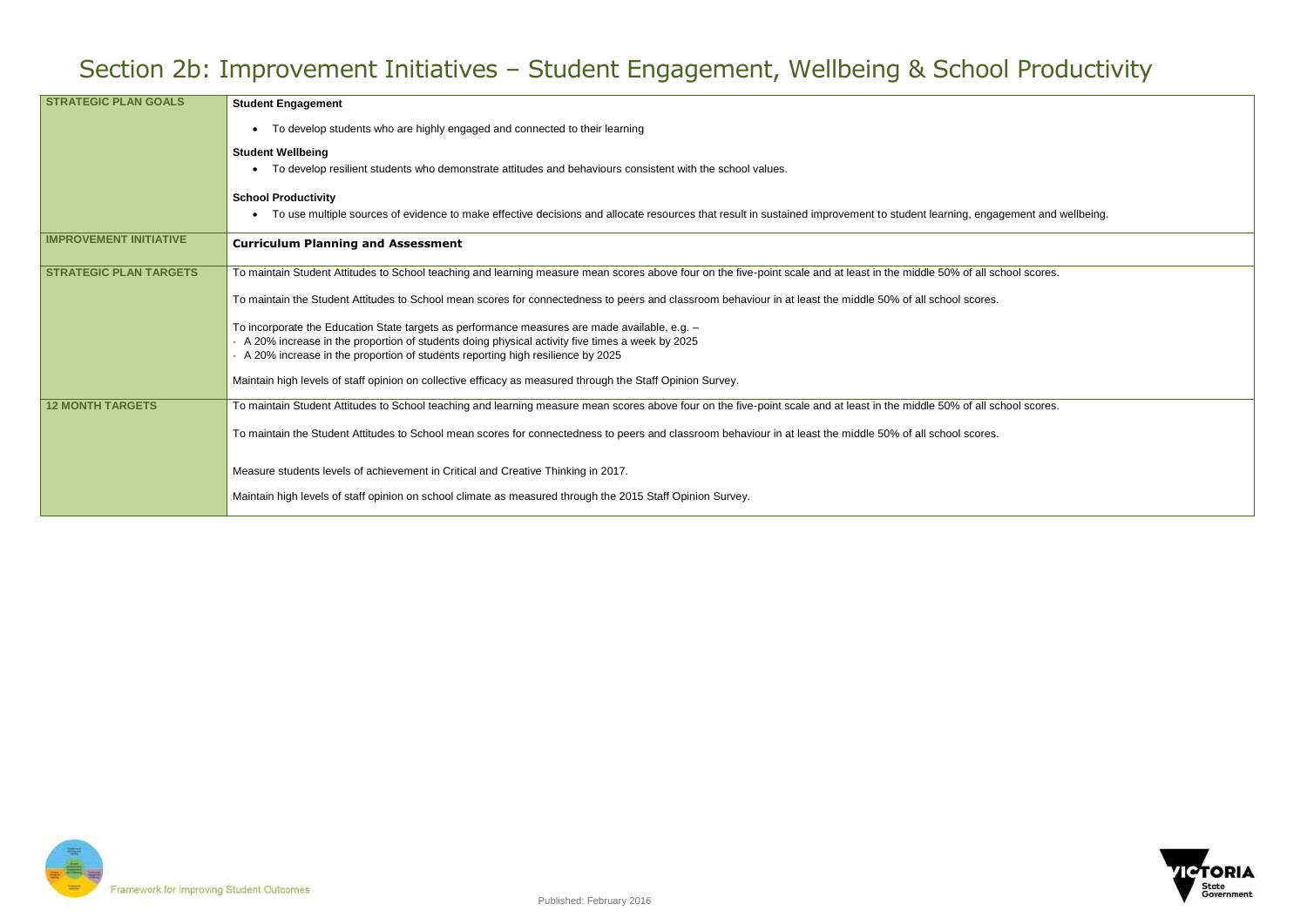| <b>MONITORING</b>           |                           |                 |            |  |  |
|-----------------------------|---------------------------|-----------------|------------|--|--|
|                             |                           | <b>Budget</b>   |            |  |  |
| rogress<br><b>Status</b>    | <b>Evidence of impact</b> | <b>Estimate</b> | <b>YTD</b> |  |  |
| $\overline{\bullet\bullet}$ |                           |                 |            |  |  |
| $\bullet$                   |                           |                 |            |  |  |
| $\bullet$                   |                           |                 |            |  |  |



| <b>KEY</b><br><b>IMPROVEMENT</b><br><b>STRATEGIES</b>                                                                                                                 | <b>ACTIONS</b>                                                                                                                                                                                                                                                                                                                                                                                                                                                                                                                                                                                                                                                                                                                                                                                                                                                                                                                                                                           | <b>WHO</b>                                                                                                                                                   | <b>WHEN</b>                                                                                                                                                            | <b>SUCCESS CRITERIA</b>                                                                                                                                                                                                                                                                                                                                                                                                                                                                                                                                                                                                                                                                                                                                                                                                                                                                                                                                                                                                            | <b>Progress</b><br><b>Status</b>                   |  |
|-----------------------------------------------------------------------------------------------------------------------------------------------------------------------|------------------------------------------------------------------------------------------------------------------------------------------------------------------------------------------------------------------------------------------------------------------------------------------------------------------------------------------------------------------------------------------------------------------------------------------------------------------------------------------------------------------------------------------------------------------------------------------------------------------------------------------------------------------------------------------------------------------------------------------------------------------------------------------------------------------------------------------------------------------------------------------------------------------------------------------------------------------------------------------|--------------------------------------------------------------------------------------------------------------------------------------------------------------|------------------------------------------------------------------------------------------------------------------------------------------------------------------------|------------------------------------------------------------------------------------------------------------------------------------------------------------------------------------------------------------------------------------------------------------------------------------------------------------------------------------------------------------------------------------------------------------------------------------------------------------------------------------------------------------------------------------------------------------------------------------------------------------------------------------------------------------------------------------------------------------------------------------------------------------------------------------------------------------------------------------------------------------------------------------------------------------------------------------------------------------------------------------------------------------------------------------|----------------------------------------------------|--|
| Engage PLTs to<br>develop and<br>implement a common<br>understanding of<br>what constitutes<br>highly effective<br>literacy and<br>numeracy teaching<br>and learning. | Focus on purposeful teaching, with teams<br>developing the curriculum, assessment, teaching<br>and learning approaches based on Victorian<br>Curriculum F-10) and Framework for Improving<br><b>Student Outcomes</b><br>PLT leaders will be provided with training in<br>performing their roles as Team Leader using<br><b>Bastow</b><br>Offer the opportunity for Emerging Leaders to<br>attend Inspire Local Leaders program in our<br>network<br>Review and revise assessment schedule<br>across the school which informs teaching<br>and learning<br>Budget allocated to purchase appropriate<br>assessment items to allow data collection.<br>PD as required to support implementation<br>of assessment tools eg: VCAA On Demand,<br>Numeracy On Line Interview<br>Local PLT Network Smorgasboard to be<br>utilised<br>PD in Numeracy for staff as identified by<br>staff from the curriculum mapping early in<br>2017 implementing Top Ten Numeracy and<br>the Vic Curriculum F-10 | PLt<br>Leaders<br>and<br>teams<br>Leading<br>teacher<br>Leading<br>teacher/L<br>earning<br>team<br>Principal<br>Leading<br>Teacher<br>All Staff<br>All staff | Fom the<br>beg of the<br>$year -$<br>meet<br>fortnightly<br>Ongoing<br>Term by<br>Term<br>From Beg<br>of the<br>year<br>As<br>necessary<br>Term<br>2,3,4<br><b>TBC</b> | 6 months:<br>Assessment schedule documented and available<br>for staff<br>Moderation Tables are completed for all<br>Classes/Grade levels in Literacy and<br>Numeracy to ensure consistency of<br>assessment of tasks throughout the school<br>Top Ten Numeracy Pre Test analysed to inform<br>teaching to point of need.<br>Top Ten Numeracy Post Test analysed for<br>student growth and teacher effectiveness in<br>Numeracy<br>Framework developed for teachers regarding<br>their role/function<br>Scheduling regular Learning Team meetings for<br>Leadership of Curriculum and PLT leaders<br>12 months:<br>Assessment schedule documented and available<br>for staff<br>Moderation Tables are completed for all<br>Classes/Grade levels in Literacy and<br>Numeracy to ensure consistency of<br>assessment of tasks throughout the school<br>Top Ten Numeracy Pre Test analysed to inform teaching<br>to point of need.<br>Top Ten Numeracy Post Test analysed for student growth<br>and teacher effectiveness in Numeracy | $\bullet\bullet\bullet$<br>$\bullet\bullet\bullet$ |  |
| Ensure students are<br>prepared<br>academically,<br>emotionally and<br>socially for<br>transitions.                                                                   | Continue to refine the pre-Prep transition<br>program, working in concert with the local feeder<br>preschools and childcare centres.<br>Parent Information Evenings<br>PBL Open Afternoons<br>$\bullet$<br>Formal RPS Prep Orientation<br>Program 6 hours<br>New Prep Parent Information<br>$\bullet$<br>Evening<br>New Prep BBQ<br>$\bullet$                                                                                                                                                                                                                                                                                                                                                                                                                                                                                                                                                                                                                                            | Principal<br>Prep Co-<br>ordinator                                                                                                                           | From<br>May the<br>previous<br>year                                                                                                                                    | 6 months:<br>Staff attend Network meetings<br>Prep teacher meets feeder Kinder teachers<br>Analyse Student Perception Survey data                                                                                                                                                                                                                                                                                                                                                                                                                                                                                                                                                                                                                                                                                                                                                                                                                                                                                                  | $\bullet$ $\bullet$ $\bullet$                      |  |

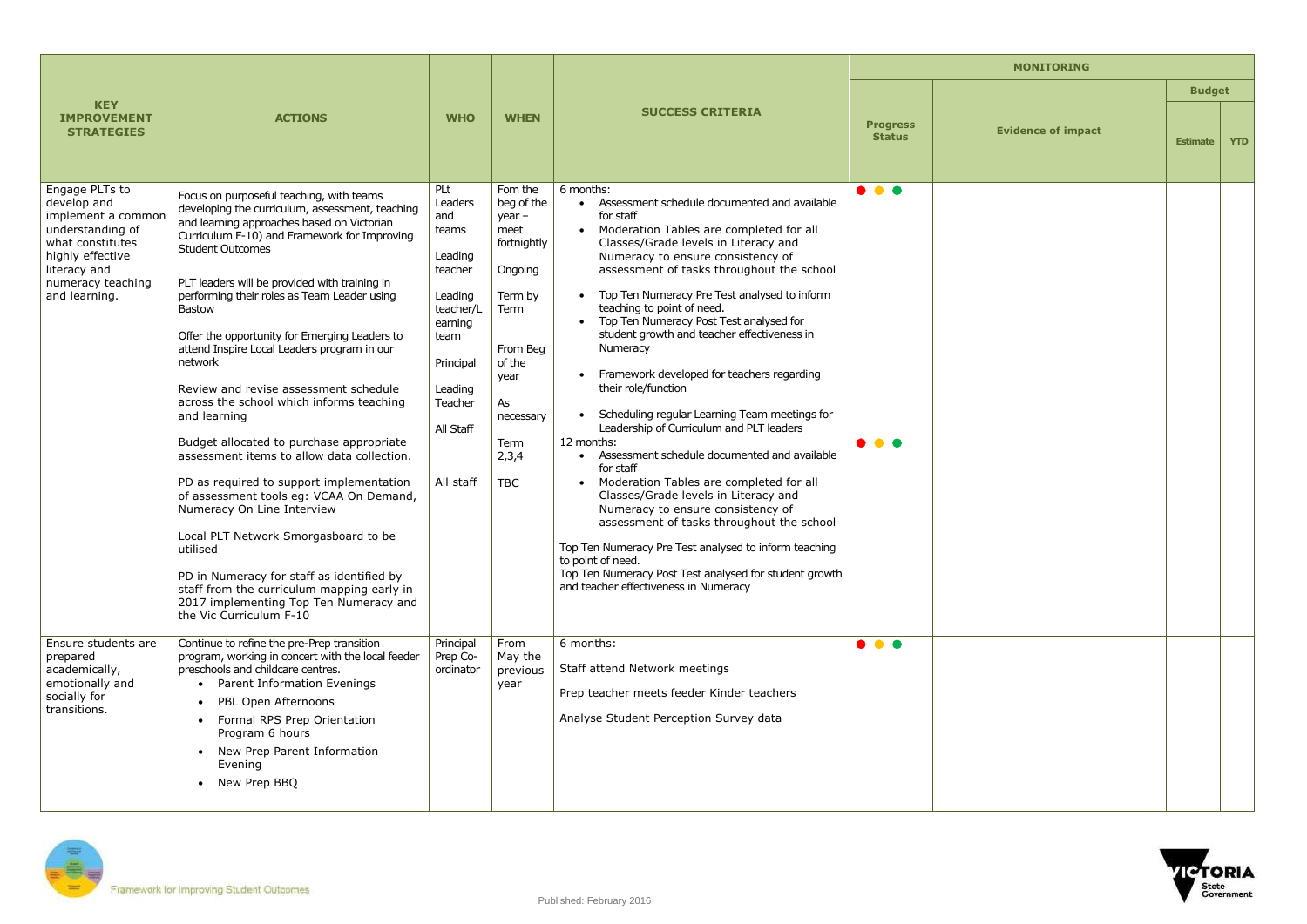

| <b>Individual School tours</b><br>Welcome letters to new preps in<br>January<br>Continue to develop student capabilities<br>$\bullet$<br>in managing transitions and pathways<br>Secondary School visit to RPS -<br>$\bullet$<br>Eltham High, St Helena, others as<br>we can                                                                                                                                                                                                                                                                                                                                                                                                                               | Year 7<br>transition<br>$CO-$<br>ordinator | From<br>May  |                                                                                                                                                                                                                                                                                                                                                                                                                                                                         |                               |  |
|------------------------------------------------------------------------------------------------------------------------------------------------------------------------------------------------------------------------------------------------------------------------------------------------------------------------------------------------------------------------------------------------------------------------------------------------------------------------------------------------------------------------------------------------------------------------------------------------------------------------------------------------------------------------------------------------------------|--------------------------------------------|--------------|-------------------------------------------------------------------------------------------------------------------------------------------------------------------------------------------------------------------------------------------------------------------------------------------------------------------------------------------------------------------------------------------------------------------------------------------------------------------------|-------------------------------|--|
| Continue improving the quality of relationships<br>with the local feeder secondary schools.<br>Secondary School visit to RPS -<br>Eltham High, St Helena, others as<br>we can<br><b>Individual School tours</b><br>Yr 7 Orientation Day<br>Yr 7 Level Managers visit RPS<br>Continue meeting the transition managers form<br>the various feeder schools we send our children<br>off to, both public and private<br>Continue to successfully manage internal<br>transitions from Prep-6<br>Meet the Teacher prior to the new school<br>year<br>Teachers confer re individual student needs<br>in a formal handover, including transfer of<br>yellow student files and hand-over data<br>compiled on server. | All Staff                                  | Decemb<br>er | 12 months:<br>Staff attend Network meetings<br>Analyse Student Perception Survey data<br>Gr 6 teachers meets Yr 7 level-managers if<br>requested<br>Gr 6 teachers complete transition data for sec<br>schools<br>Prep transition sessions implemented<br>Prep BBQ<br>Year 7 Transition Day implemented in Grade 6<br>Informed transition of students into next year level based<br>on school processes including handover data, moderation<br>tables, teacher judgement | $\bullet$ $\bullet$ $\bullet$ |  |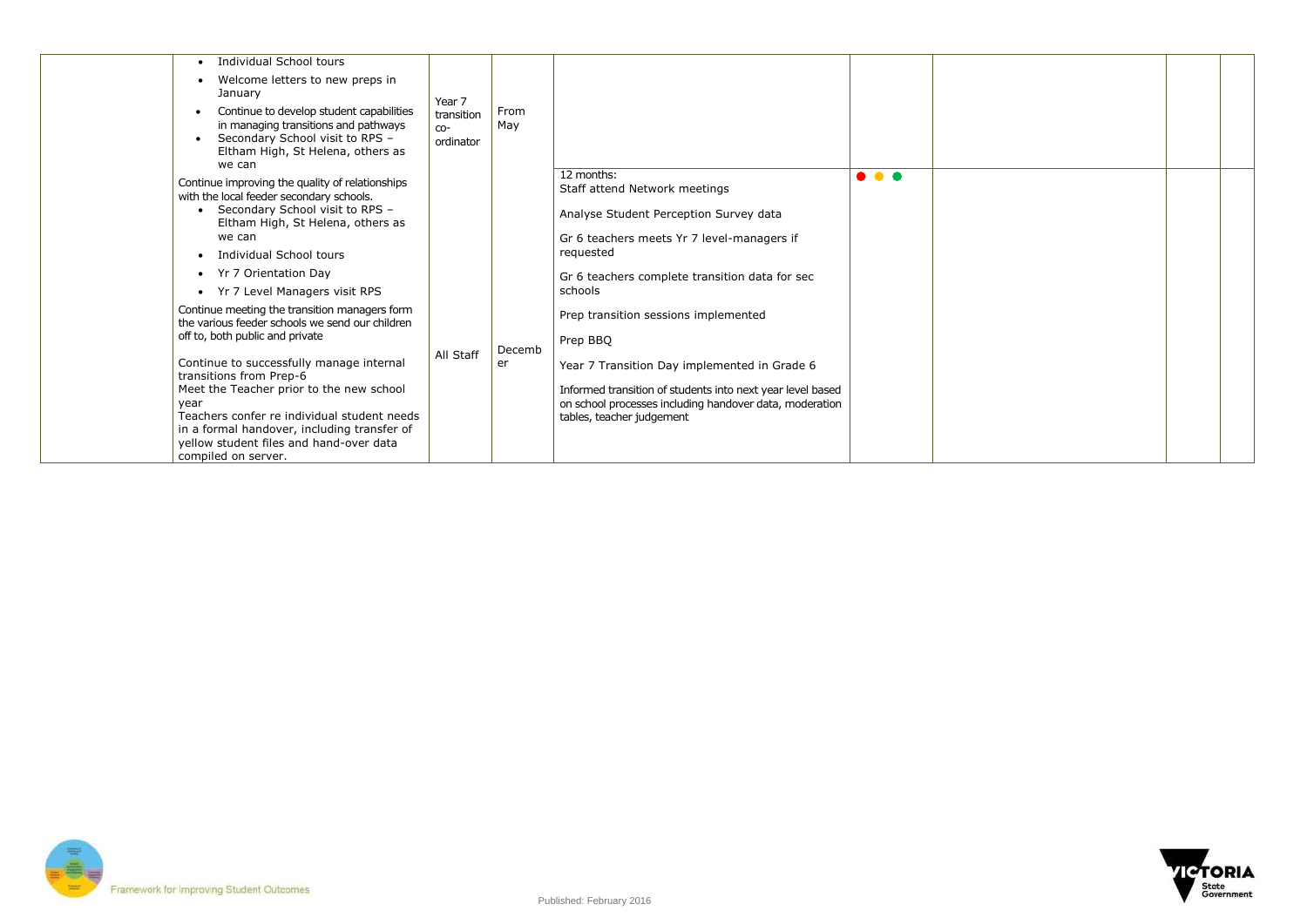nitiative. They are recorded here exactly as they are

on/Initiative. They are recorded here exactly as they

(e.g. NAPLAN), schools may use alternative data sets

## Section 3: Other Improvement Model Dimensions N/A

| <b>STRATEGIC PLAN GOALS</b>                                                     |                | in the SSP]                                                                                                                                                                                              |                                                |                                                | [Drafting Note these are the goals in your SSP related to this Dimension. Sometimes a goal in the SSP can be related to more than one Dimension/Initiative. They are reco |                                  |                                                                                                                       |  |  |
|---------------------------------------------------------------------------------|----------------|----------------------------------------------------------------------------------------------------------------------------------------------------------------------------------------------------------|------------------------------------------------|------------------------------------------------|---------------------------------------------------------------------------------------------------------------------------------------------------------------------------|----------------------------------|-----------------------------------------------------------------------------------------------------------------------|--|--|
| <b>OTHER IMPROVEMENT MODEL</b><br><b>DIMENSIONS</b>                             |                |                                                                                                                                                                                                          |                                                |                                                | [Drafting Notes Use this section for the dimension identified as an area of focus in the SSP (e.g. Positive climate for learning and Health and wellbeing)]               |                                  |                                                                                                                       |  |  |
| <b>STRATEGIC PLAN TARGETS</b>                                                   |                | are in the SSP1                                                                                                                                                                                          |                                                |                                                | [Drafting Note these are the targets in your SSP related to this Dimension. Sometimes a target in the SSP can be related to more than one Dimension/Initiative. They are  |                                  |                                                                                                                       |  |  |
| <b>12 MONTH TARGETS</b>                                                         |                | <b>Drafting Notes</b> the measures of progress may be a breakdown of the 4 year targets, however, where this is not possible due to availability of data (e.g. NAPLAN), schools<br>(e.g. OnDemand data)] |                                                |                                                |                                                                                                                                                                           |                                  |                                                                                                                       |  |  |
| <b>KEY</b>                                                                      |                |                                                                                                                                                                                                          |                                                |                                                | <b>SUCCESS CRITERIA</b>                                                                                                                                                   |                                  | <b>MONITORING</b>                                                                                                     |  |  |
| <b>IMPROVEMENT</b><br><b>STRATEGIES</b>                                         | <b>ACTIONS</b> |                                                                                                                                                                                                          | <b>WHO</b>                                     | <b>WHEN</b>                                    |                                                                                                                                                                           | <b>Progress</b><br><b>Status</b> | <b>Evidence of impact</b>                                                                                             |  |  |
| <b>Drafting Notes report</b><br>here the KIS from the<br>previous summary page] |                | <b>[Drafting Notes</b> report here what the school will do<br>and how - including financial and human resources]                                                                                         | <b>Drafting</b><br><b>Notes</b><br>report here | <b>Drafting</b><br><b>Notes</b><br>report here | 6 months: [Drafting Notes report here the tangible markers or<br>indicators of success reflecting observable changes in practice,<br>behaviour, and measures of progress] | $\bullet\bullet\bullet$          | <b>Drafting Notes</b> report here the quar<br>and student outcomes and/or qualitativ<br>about the change in practice] |  |  |
|                                                                                 |                |                                                                                                                                                                                                          | the person<br>responsible]                     | the<br>timeframe<br>for<br>completion]         | 12 months:                                                                                                                                                                | $\bullet\bullet\bullet$          |                                                                                                                       |  |  |
|                                                                                 |                |                                                                                                                                                                                                          |                                                |                                                | 6 months:                                                                                                                                                                 | $\bullet\bullet\bullet$          |                                                                                                                       |  |  |
|                                                                                 |                |                                                                                                                                                                                                          |                                                |                                                | 12 months:                                                                                                                                                                | $\bullet\bullet\bullet$          |                                                                                                                       |  |  |
|                                                                                 |                |                                                                                                                                                                                                          |                                                |                                                | 6 months:                                                                                                                                                                 | $\bullet\bullet\bullet$          |                                                                                                                       |  |  |
|                                                                                 |                |                                                                                                                                                                                                          |                                                |                                                | 12 months:                                                                                                                                                                | $\bullet\bullet\bullet$          |                                                                                                                       |  |  |
|                                                                                 |                |                                                                                                                                                                                                          |                                                |                                                | 6 months:                                                                                                                                                                 | $\bullet\bullet\bullet$          |                                                                                                                       |  |  |
|                                                                                 |                |                                                                                                                                                                                                          |                                                |                                                | 12 months:                                                                                                                                                                | $\bullet\bullet\bullet$          |                                                                                                                       |  |  |
|                                                                                 |                |                                                                                                                                                                                                          |                                                |                                                | 6 months:                                                                                                                                                                 | $\bullet\bullet\bullet$          |                                                                                                                       |  |  |
|                                                                                 |                |                                                                                                                                                                                                          |                                                |                                                | 12 months:                                                                                                                                                                | $\bullet\bullet\bullet$          |                                                                                                                       |  |  |



| <b>MONITORING</b> |                                                                                                                                             |                 |            |  |  |  |
|-------------------|---------------------------------------------------------------------------------------------------------------------------------------------|-----------------|------------|--|--|--|
| <b>Progress</b>   | <b>Evidence of impact</b>                                                                                                                   | <b>Budget</b>   |            |  |  |  |
| <b>Status</b>     |                                                                                                                                             | <b>Estimate</b> | <b>YTD</b> |  |  |  |
|                   | [Drafting Notes report here the quantifiable school<br>and student outcomes and/or qualitative information<br>about the change in practice] |                 |            |  |  |  |
|                   |                                                                                                                                             |                 |            |  |  |  |
|                   |                                                                                                                                             |                 |            |  |  |  |
|                   |                                                                                                                                             |                 |            |  |  |  |
|                   |                                                                                                                                             |                 |            |  |  |  |
|                   |                                                                                                                                             |                 |            |  |  |  |
|                   |                                                                                                                                             |                 |            |  |  |  |
|                   |                                                                                                                                             |                 |            |  |  |  |
|                   |                                                                                                                                             |                 |            |  |  |  |
|                   |                                                                                                                                             |                 |            |  |  |  |